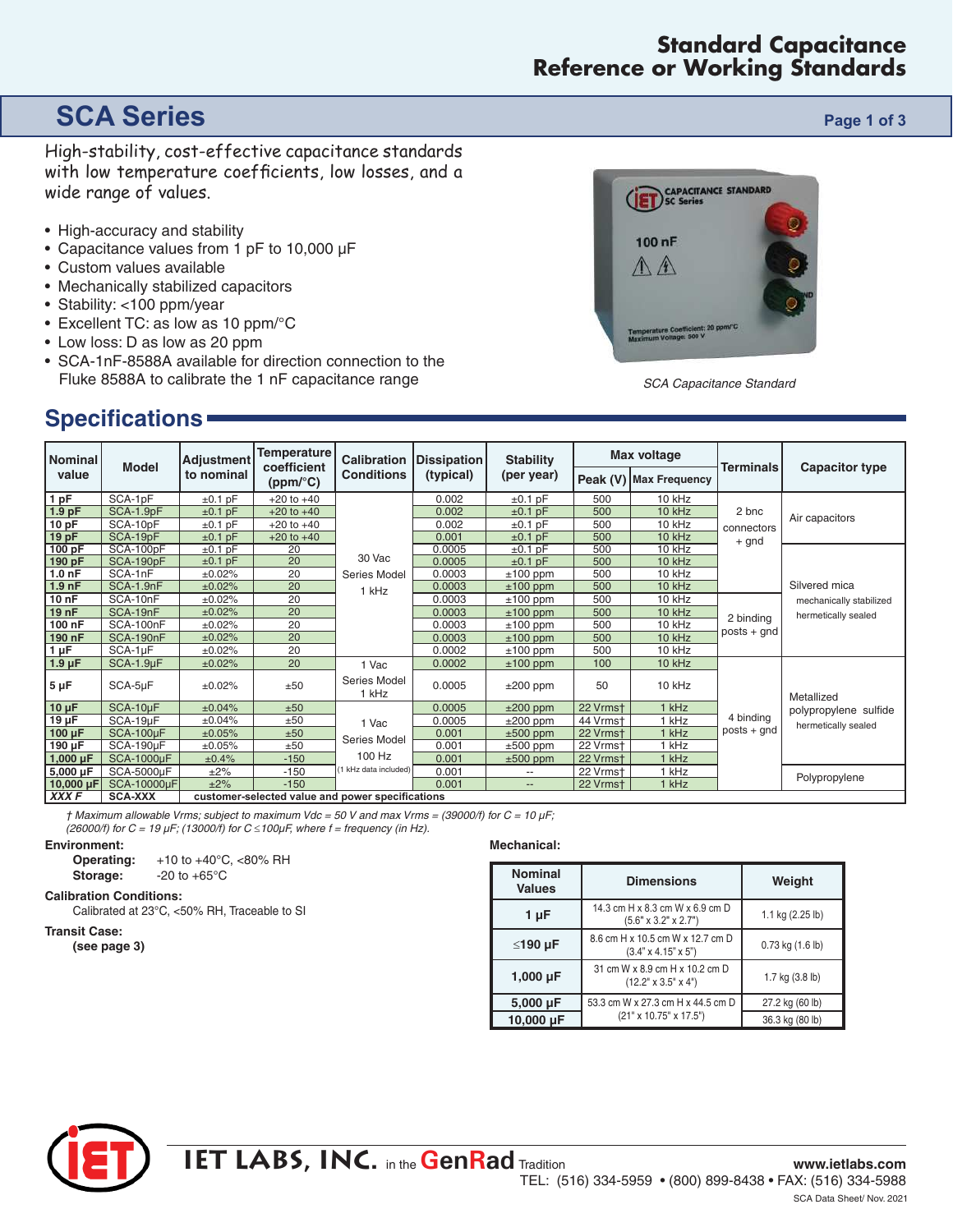# **SCA Series Page 2 of 3**

## **Connection Schematics for Low Values**

Low-value SCA's have 3 terminals -- **HI** and **LO**, and **GND**. The capacitance of the unit is shown as **CHL**. There is additional capacitance to the case shown by **CHG** and **CLG**. These capacitances will add to **CHL** unless the 3rd terminal, **GND**, is connected to the **GUARD** of the measuring instrument.





SCA-1nF (values  $\leq$  1.9 nF)



**IET LABS. I** 

SCA-1µF

SCA-100nF  $(1.9 \text{ nF}$  values  $<$ 1 $\mu$ F)

(ET) SCA SERIES 10,000 HF CAPACITANCE STA

Low Value SCA Units

## **Connection Schematics for High Values**

High-value SCA's have 5 binding posts -- **HI CURRENT**, **HI SENSE**, **LO CURRENT**, **LO SENSE**, and **GND**. This 4-terminal connection circuit has special wiring and low-resistance conductors to minimize dissipation and parasitic inductance, and improve frequency characteristics.





 $(values > 1\mu F)$ 

**IABS, INC.** in the **GenRad** Tradition **www.ietlabs.com** 

TEL: (516) 334-5959 • (800) 899-8438 • FAX: (516) 334-5988

SCA Data Sheet/ Nov. 2021